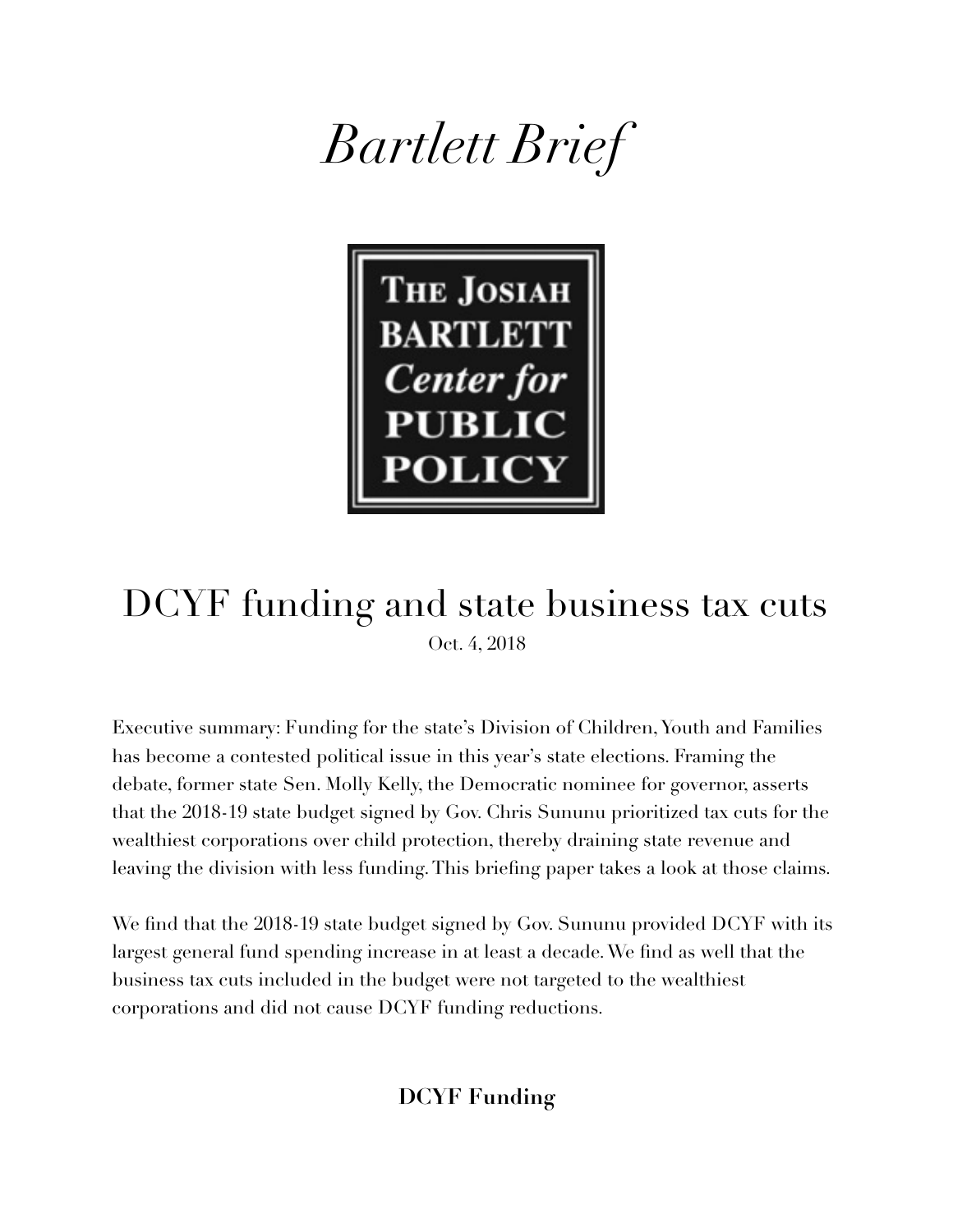*NOTE: Until the 2014-15 state budget, the Division of Children, Youth and Families was a separate division of the Department of Health and Human Services, listed as a single category in the state budget. Starting in that biennium, DCYF was no longer listed in the state budget as a division. Its funding was divided into DCYF's two primary component parts, "Child Protection" and "Child Development." To make sure we were comparing apples to apples over the past decade, we asked the Legislative Budget Assistant to verify what budget categories constituted DCYF funding during that time period. The spreadsheet accompanying this brief is the LBA's breakdown of DCYF's core Child Protection and Child Development funding over the past decade, with the Sununu Youth Services Center budget shown separately.* 

As with other state agencies, state general fund appropriations for the Division of Children, Youth and Families have fluctuated with the state's financial fortunes. In the last decade, both political parties have cut state general fund spending on DCYF in leaner times and increased it when more money was available.

For example, the 2010-2011 budget was signed by Democratic Gov. John Lynch and written by a Democratic legislature, with Democratic Sen. and future Gov. Maggie Hassan taking the lead in the Senate. It cut state funding for Child Protection by 12 percent from 2009-2010 and for Child Development by less than a percentage point.

The Republican-led Legislature cut state DCYF funding further as part of its broad spending reductions in the 2012-13 budget, which Gov. Lynch let pass without his signature. In the 2014-15 and 2016-17 budgets, DCYF state funding inched slightly higher.

Then in the 2018-19 budget, Gov. Sununu and the Republican Legislature substantially increased state funding for DCYF. State general fund spending on Child Protection rose from \$39,855,790 in 2017 to \$45,857,006 in 2018, then to \$47,688,777 in 2019. State General Fund spending on Child Development rose from \$10,886,714 in 2017 to \$11,391,914 in 2018 to \$11,849,106 million in 2019.

In total, state General Fund spending on DCYF was increased in the 2018-19 budget by \$8,795,379, or 17.3 percent.

No other budget in the last decade comes close to increasing DCYF funding by as large a percentage as the budget Gov. Sununu signed in 2017. Far from neglecting or underfunding DCYF, the 2018-19 budget treated it like a favored child.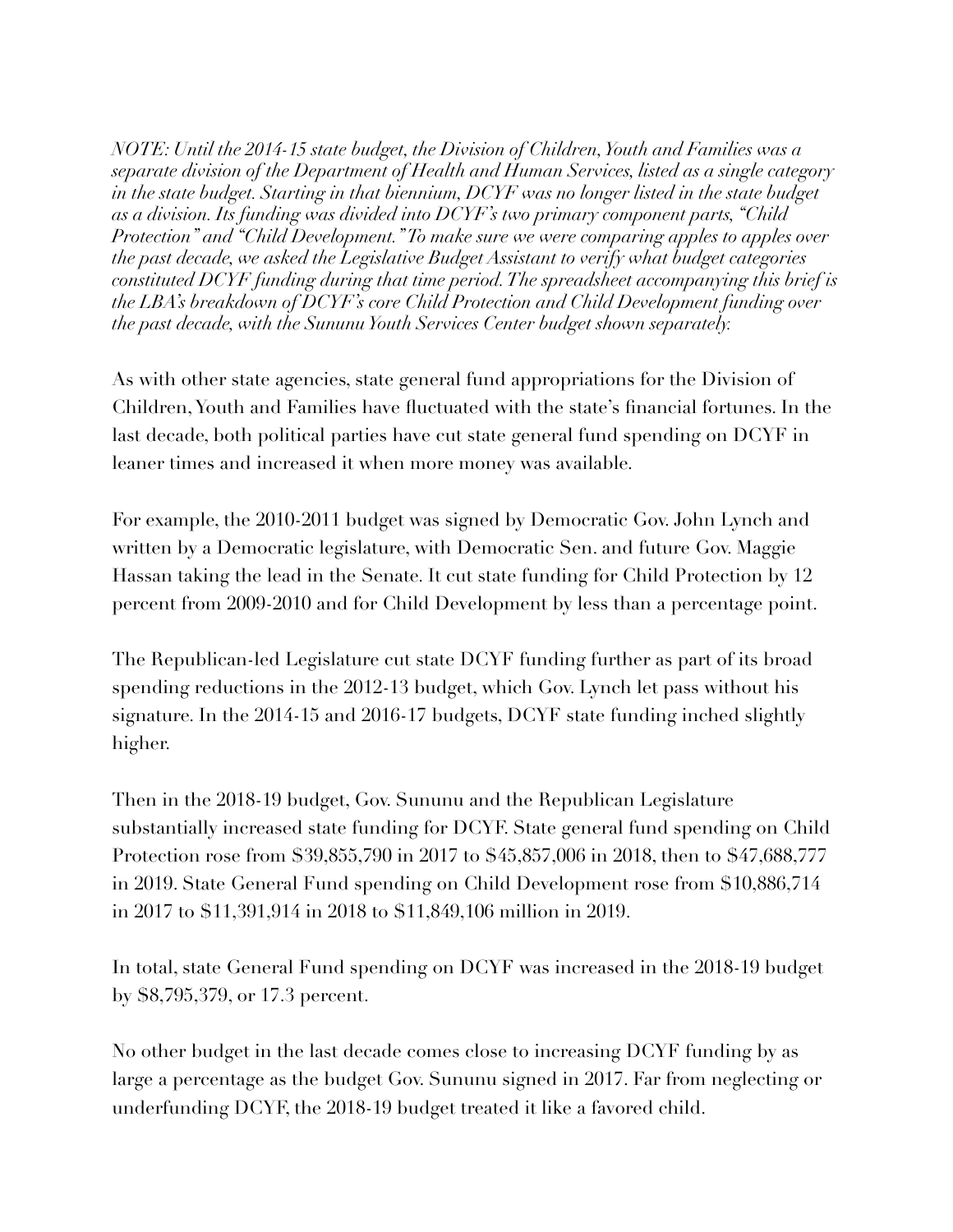## **Business Tax Cuts**

Legislators in 2015 passed business tax cuts to take effect on Jan. 1, 2016. They dropped the business profits tax rate from 8.5 percent to 8.2 percent and the business enterprise tax rate from 0.75 percent to 0.72 percent. A provision in the budget provided that the rates would fall again for fiscal year 2018 if general and education fund revenues hit at least \$4.64 billion by the end of fiscal year 2017. Revenues hit \$4.865 billion, easily exceeding the target, and on Jan. 1, 2018 the business profits tax fell to 7.9 percent and the business enterprise tax to 0.675 percent.

The 2018-19 budget signed by Gov. Sununu introduced another round of business tax rate reductions. The business profits tax is scheduled to drop to 7.7 percent on Jan. 1, 2019 and 7.5 percent on Jan. 1, 2021. The business enterprise tax is scheduled to drop to 0.6 percent on Jan. 1, 2019 and 0.5 percent on Jan. 1, 2021.

Opponents of these business tax cuts have for more than a year floated a talking point which asserts that the 2018-19 budget contained \$100 million in tax breaks reserved exclusively for the state's wealthiest businesses. In some cases opponents have asserted that the tax cuts were for the richest 3 percent of businesses.

Former Sen. Kelly has combined this attack with her claim that the budget shortchanged DCYF. For example, in an Aug. 30 opinion column for the New Hampshire Union Leader, she wrote:

*"Sununu became governor knowing that DCYF and the state's obligation for the safety of our children was in jeopardy. He has not done enough to fix it. Instead, his priority in his 2017 budget was giving away \$100 million in tax breaks to the wealthiest corporations, when he should have ensured DCYF had every resource needed to protect our children."* 

As detailed above, the budget Gov. Sununu signed in 2017 increased DCYF funding dramatically. Did it give away \$100 million to the wealthiest corporations?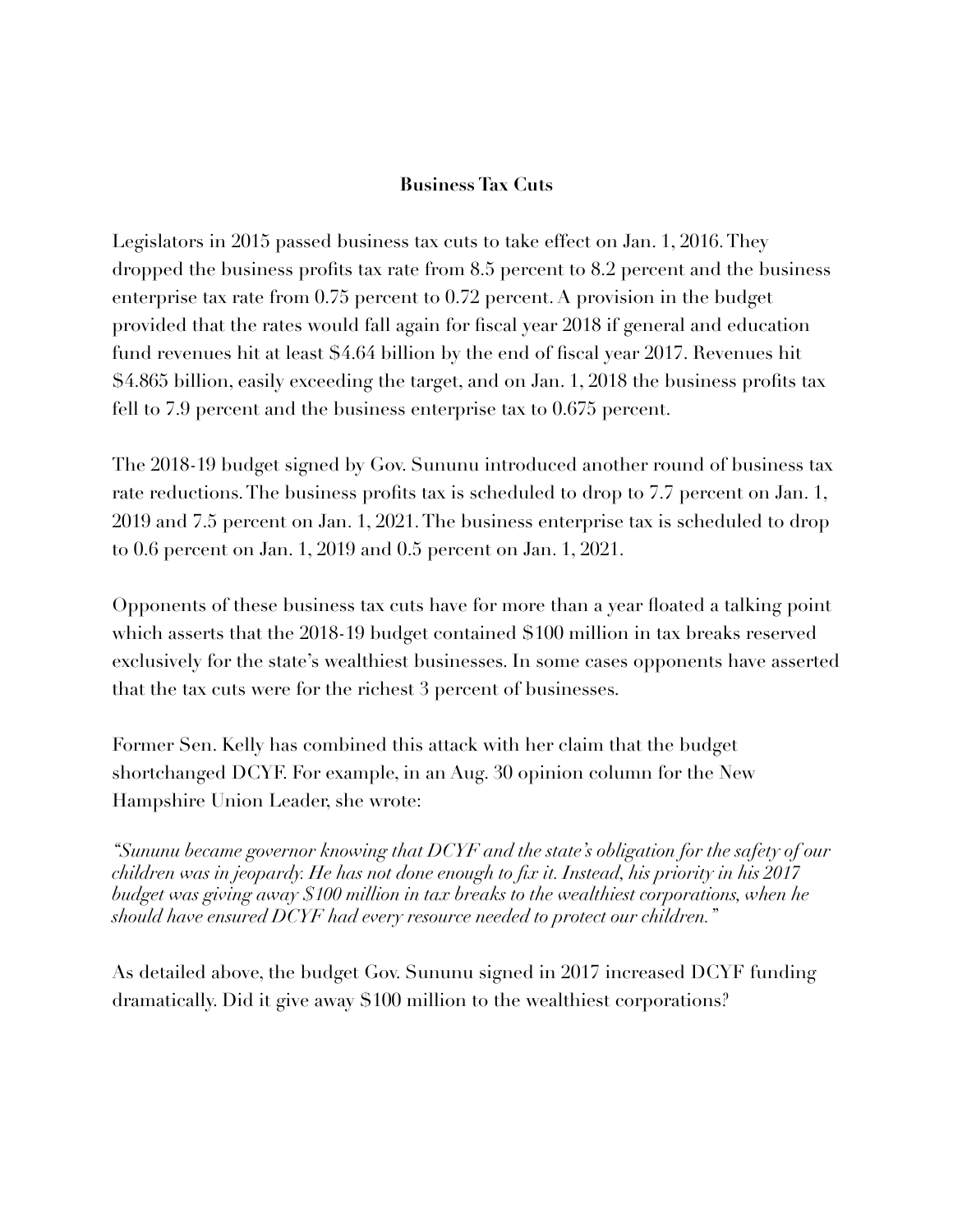Neither the governor's proposed budget nor the final state budget projected business tax revenue reductions. On the contrary, both counted on a growing economy to increase business tax revenue, which is exactly what has happened so far.

The governor's proposed budget counted on business tax revenue growing by \$31.7 million over the biennium (it also increased DCYF funding by \$7.6 million). Rather than cut DCYF funding to account for lost business tax revenue, it proposed using increased business tax revenue to increase DCYF funding. The final state budget did the same thing.

The Committee of Conference that agreed on the final state budget <u>[projected](http://www.gencourt.state.nh.us/lba/Budget/operating_budgets/2018_2019/CoC/CoC%20revenue%20estimates-June%2020%202017.pdf)</u> business tax revenue of \$662 million in 2018 and \$672 million in 2019. Available data suggest that these were conservative projections. Business tax revenues for fiscal year 2018 were \$776.6 million, according to *unaudited state figures*. That's 17.3 percent above plan and 22.4 percent above the prior year.

How can one claim that the budget lost \$100 million because of business tax cuts when it increased business tax revenue by \$114 million — more than the supposed revenue loss — in only its first year?

The \$100 million figure likely comes from revenue projections presented by the Legislative Budget Assistant's Office during the budget negotiations.

The Legislative Budget Assistant provided an <u>estimate</u> of the cumulative value of the 2018-19 budget's business tax cuts, which projected a revenue loss of \$96 million through 2021 with another \$86 million in 2022. It further [estimated](http://www.gencourt.state.nh.us/LBA/Budget/operating_budgets/2018_2019/CoC/Surplus%20Statement%20FINAL%206-14-17.pdf) a \$9.7 million annual loss from the budget's expansion of allowable business profits tax deductions from \$100.000 to \$500,000.

There are multiple problems with using those projections as the basis for claiming that the budget took money from DCYF to give to rich corporations.

First, those estimates apply to tax law changes that take effect in 2019. If those rate reductions do materialize, they would have no effect on DCYF funding for the 2018-19 budget, which is already set.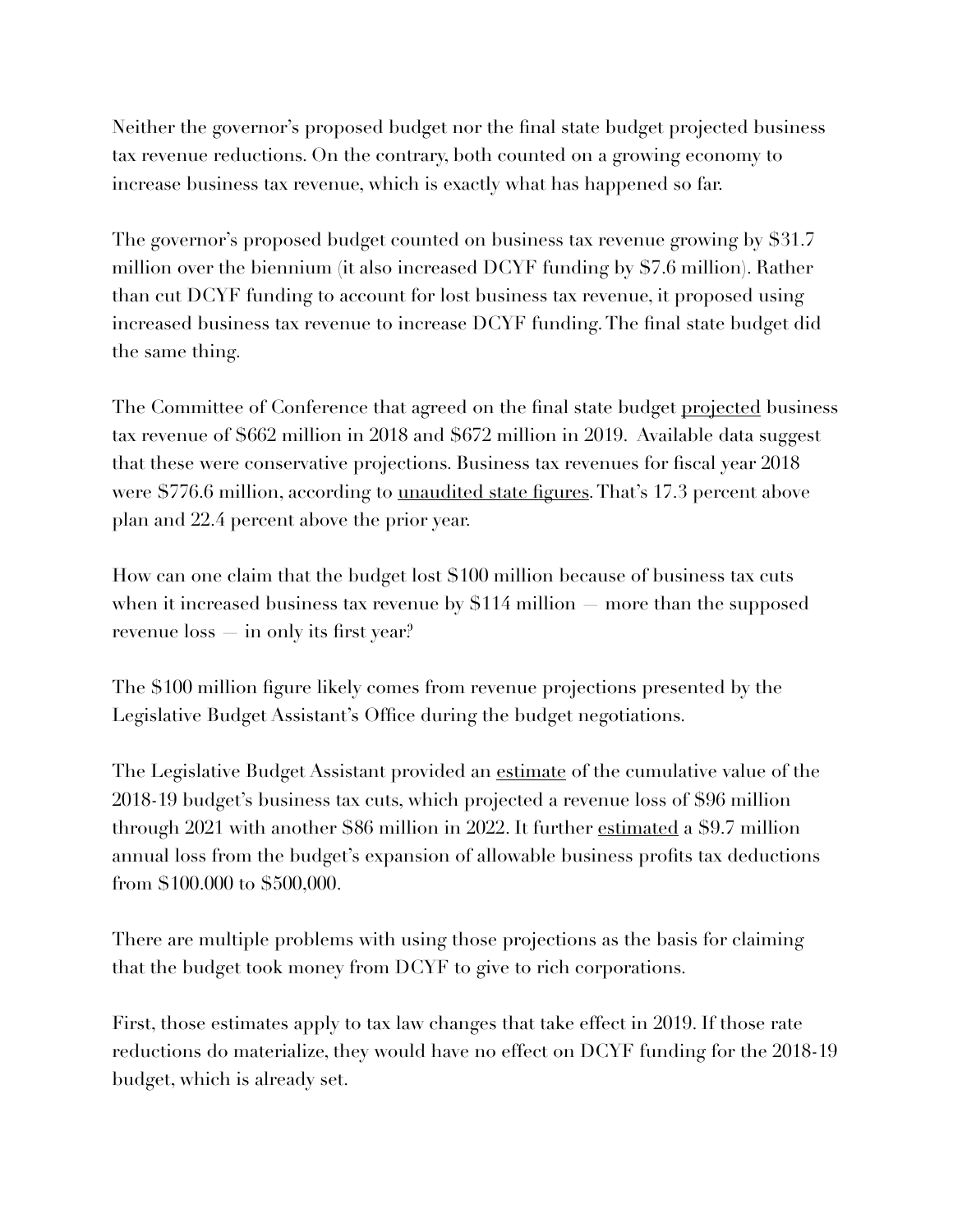Moreover, this theoretical future revenue loss is inconsistent with the results of the preceding business tax rate reductions.

Business tax revenue exceeded projections by \$132.8 million (23.4 percent) in fiscal year 2016 and by \$72.7 million (12.9 percent) in fiscal year 2017, as recorded in the state's official Comprehensive Annual Financial Reports for [2016](https://das.nh.gov/accounting/FY%2016/CAFR%20FY16.pdf) and [2017](https://das.nh.gov/accounting/FY%2017/FY_2017_Comprehensive_Annual_Financial_Report.pdf). Unaudited figures for [fiscal year 2018](https://das.nh.gov/accounting/FY%2018/Monthly_Rev_June_18_Preliminary_Accrual-Unaudited.pdf) show business tax revenues coming in \$114 million (17.3 percent) above state budget projections and 142.3 million (22.4 percent) above fiscal year 2017.

Since fiscal year 2016, when the business tax rate reductions took effect, revenues from state business taxes have risen, exceeding state projections by \$319.5 million.

The state has three years of data to show that business tax rate cuts did not starve the state of funding, but instead likely contributed to the increased economic activity that fueled an unexpected \$319.5 million business tax windfall.

The revenue loss projections were made using static scoring, which does not take economic growth or changed business behavior into account. They represent a simple mathematical calculation of state tax receipts assuming that lower tax rates have no effect on anyone's behavior. The state's experience since 2016 shows why this is a bad way to project tax revenue.

Moreover, neither the projections nor the rate cuts themselves support the claim that the budget's business tax cuts were targeted to the wealthiest corporations. The rate cuts are not targeted to wealthy corporations but apply to all businesses that have to file New Hampshire business taxes.

## **Conclusion**

There is no factual basis for the claim that DCYF funding in the 2018-19 state budget was neglected or diminished because of reduced business tax collections. Because business tax revenue has been significantly higher than projected since rate cuts began in 2016, legislators were able to increase DCYF funding by 17.3 percent in the 2018-19 budget. The first year of that budget brought in an additional \$114 million in